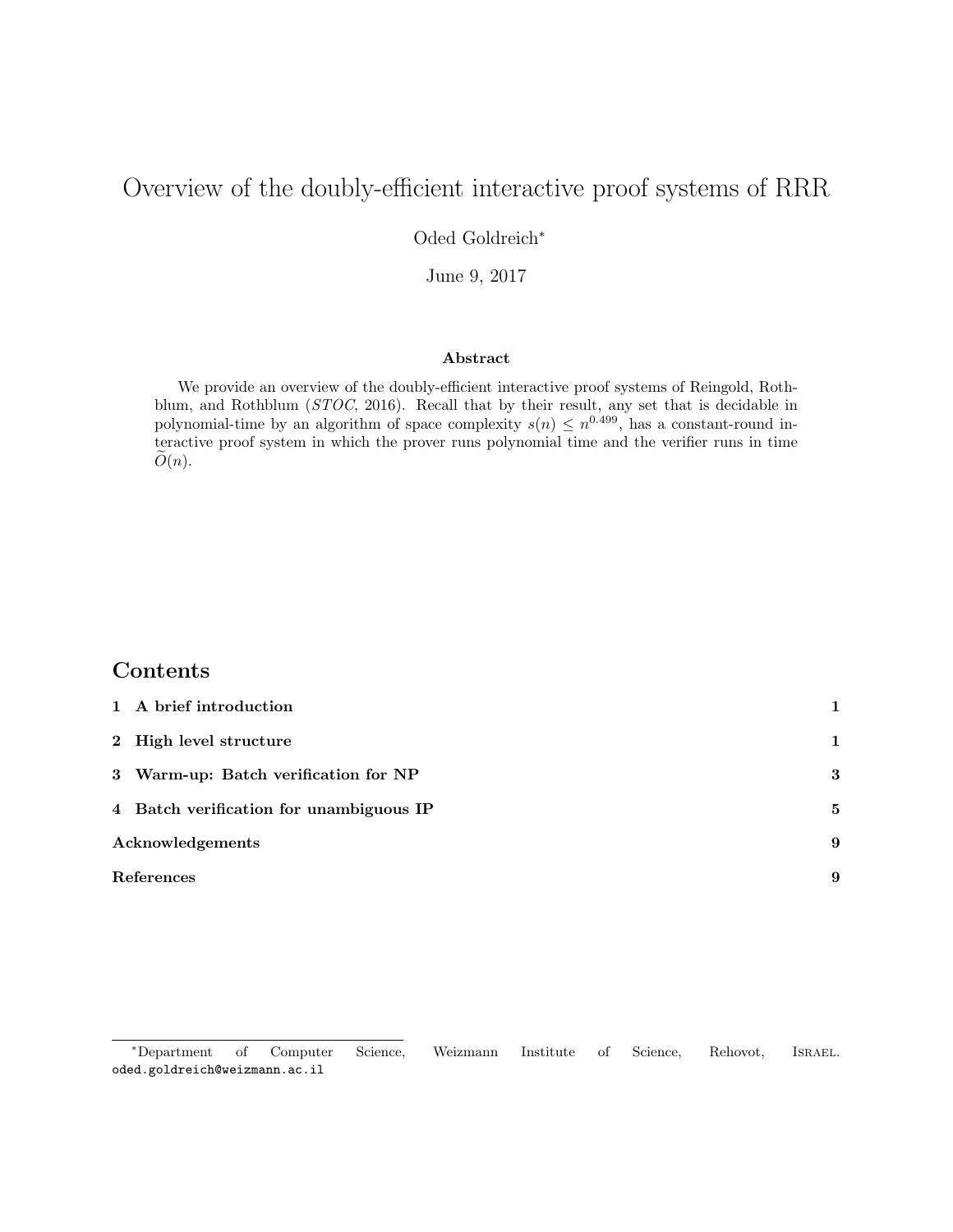### 1 A brief introduction

Loosely speaking, doubly-efficient interactive proof systems are interactive proof systems in which the prescribed prover runs in polynomial-time, whereas the prescribed verifier runs in almost-lineartime.<sup>1</sup> We stress that the soundness condition of these systems is information theoretic; that is, it refers to all possible cheating strategies (and not only to feasible ones (as in argument systems)).

The notion of a doubly-efficient interactive proof systems was first defined by Goldwasser, Kalai, and Rothblum [7], who presented such systems for sets having log-space uniform circuits of polynomial size and  $d(n) = n^{O(1)}$  depth. This result is actually incomparable to a recent result of Reingold, Rothblum, and Rothblum [10] that provides a (constant-round) doubly-efficient interactive proof systems for sets that are decidable in simultaneous polynomial time and  $s(n)$  $n^{O(1)}$  space. Our focus is on this later result, which asserts the following –

**Theorem 1** (doubly-efficient interactive proof systems for  $\mathcal{SC}$ ): Suppose that S is decidable by an algorithm that runs in polynomial time and has space complexity s. Then, for any constant  $\delta > 0$ , the set S has an interactive proof system with  $exp(O(1/\delta))$  rounds in which the prescribed prover strategy runs in polynomial-time while the verifier runs in  $(\widetilde{O}(n) + \text{poly}(s(n)) \cdot n^{\delta})$ -time.

Actually, the unspecified polynomial in [10] is almost quadratic (priv. comm. with the authors of [10], May 2017). The proof of Theorem 1 spans 70 pages in [10], and in this note we merely attempt to present an overview of it.

### 2 High level structure

Theorem 1 is proved by considering the instantaneous configurations of a space bounded algorithm. The interactive proof system will refer to claims of the form on input  $x$ , machine  $M$  moves from configuration  $\gamma$  to configuration  $\gamma'$  in t steps. The initial claim refers to the case that  $\gamma \in \{0,1\}^{s(|x|)}$ and  $\gamma' \in \{0,1\}^{s(|x|)}$  are the initial and accepting configurations of M, respectively, and that  $t \leq$  $\text{poly}(|x|)$ .

The core of the proof of Theorem 1 is reducing the construction of an interactive proof system for a claim regarding t-step computations (of a space-bounded machine) to the construction of an interactive proof system for a claim regarding  $t/k$ -step computations (of such a machine), where k is a parameter (e.g.,  $k = n^{\delta}$  or so). This is done by having the prover send  $\gamma_1, ..., \gamma_{k-1} \in \{0, 1\}^s$  and prove that, for every  $i \in [k]$ , on input x, machine M moves from configuration  $\gamma_{i-1}$  to configuration  $\gamma_i$  in t/k steps, where  $\gamma_0 = \gamma$  and  $\gamma_k = \gamma'$ .

Hence, we have reduced proving a single claim regarding a  $t$ -long computation of  $M$  to  $k$ claims regarding  $t/k$ -long computations of M. But have we gained anything? This depends on whether we can perform k verifications (regarding  $t/k$ -long computations) at a cost that is lower than performing each of these verifications separately. In other words, we seek a batch verification procedure in which verifying k claims is cheaper than verifying each of the claims separately.

To see that batch verification is not a pipe dream, consider the task of proving  $k$  claims that are each in  $\mathcal{PSPACE}$ . That is, for a fixed set  $S \in \mathcal{PSPACE}$ , given  $x_1, ..., x_k \in \{0, 1\}^n$ , we wish to prove  $(\forall i \in [k])$   $x_i \in S$ . Then, the complexity of verifying the latter claim by employing the proof

<sup>&</sup>lt;sup>1</sup>Such proof systems were called *interactive proofs for muggles* [7] and *interactive proofs for delegating computa*tion [10]. Here, we interpret the term "almost linear (in n)" as having the form  $n^{1+o(1)}$ .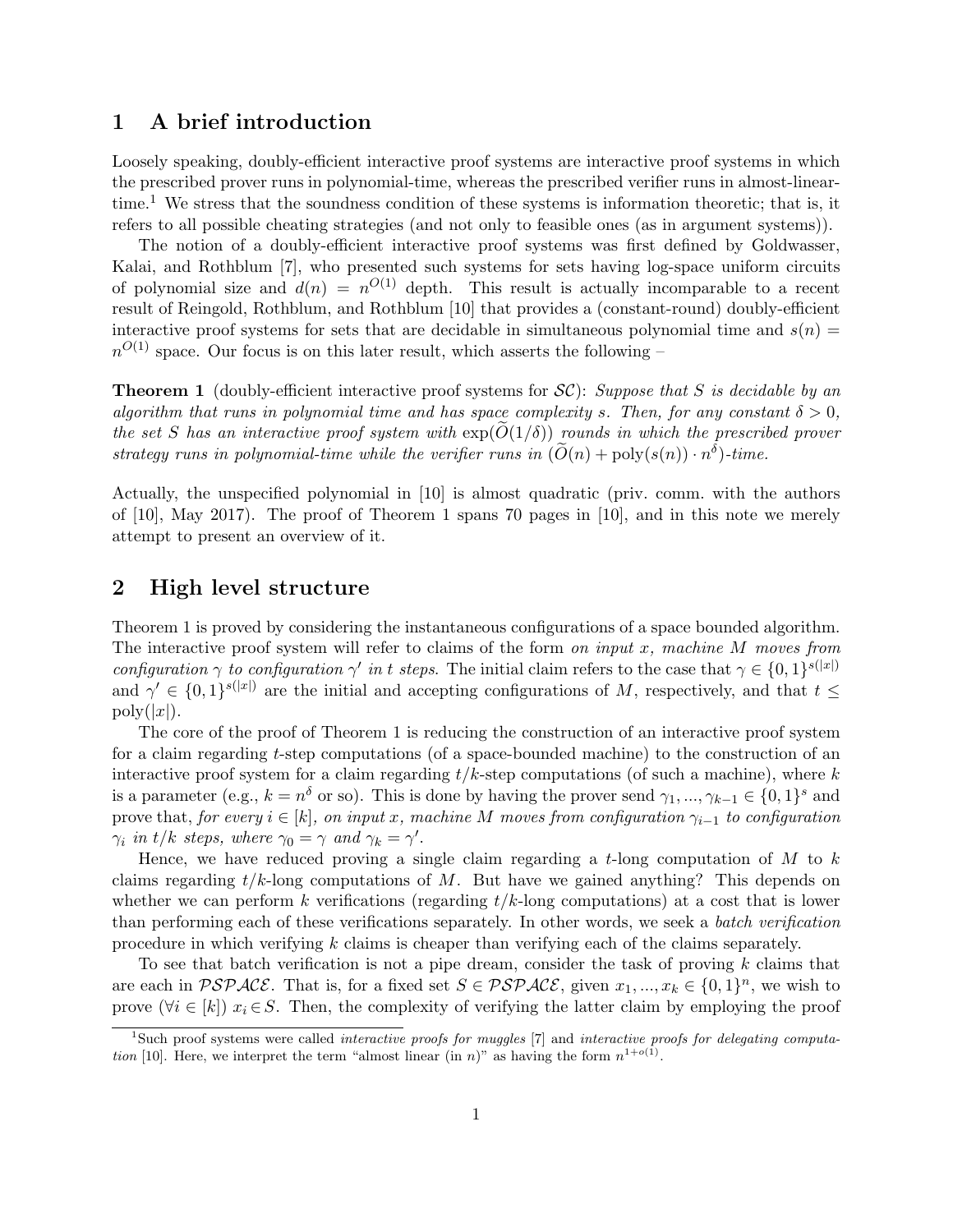system of  $[9, 11]$  is only moderately larger than the complexity of verifying membership in S using this generic construction. Specifically, suppose that S has space complexity  $s(n)$ , and recall that verification via the generic system of [9, 11] takes time that is proportional to  $s(n)^4$ . Then, the time complexity of batch verification k claims (each of length n) is proportional to  $(s(n) + \log k)^4$ , which is only moderately larger than  $s(n)^4$ .

The following result provides a batch verification procedure (or rather an interactive proof for batch verification) for any set that has an interactive proof system of a certain type, where the nature of this type will remain unspecified momentarily.<sup>2</sup> We shall denote the length of a single instance by n, and the number of instances by  $k(n)$ . For a set S and  $k : \mathbb{N} \to \mathbb{N}$ , we let

$$
S^{k} = \bigcup_{n \in \mathbb{N}} \{ (x_1, ..., x_{k(n)}) \in \{0, 1\}^{k(n) \cdot n} : (\forall i \in [k(n)]) \ x_i \in S \}. \tag{1}
$$

**Theorem 2** (batch verification for certain interactive proof systems): For  $c : \mathbb{N} \to \mathbb{N}$  and a constant  $\ell \in \mathbb{N}$ , suppose that S has an  $\ell$ -round interactive proof system of a particular type  $\mathcal T$ with total communication c, poly-logarithmic verification time, and polynomial-time prover strategy. Then, for every constant  $\alpha > 0$  and  $k : \mathbb{N} \to \mathbb{N}$ , the set  $S^k$  has an  $O(\ell/\alpha)$ -round interactive proof system of type  $\mathcal T$  with total communication  $\widetilde{O}(k^{\alpha} \cdot c + k)$ , poly-logarithmic verification time, and polynomial-time prover strategy.

Using Theorem 2, the construction of the proof system asserted in Theorem 1 can be recursively presented as follows.

**Construction 3** (recursive description of the interactive proof system): Let  $n, s, t, k \in \mathbb{N}$ , where  $s = s(n)$  and  $k < t$ , and fixed M and  $x \in \{0,1\}^n$ . To prove that on input x, machine M moves in t steps from configuration  $\gamma_0 \in \{0,1\}^s$  to configuration  $\gamma_k \in \{0,1\}^s$ , the parties proceed as follows.

1. The prover sends  $\gamma_1, ..., \gamma_{k-1} \in \{0,1\}^s$  such that, for every  $i \in [k]$ , it holds that on input x, machine M moves in t/k steps from configuration  $\gamma_{i-1}$  to configuration  $\gamma_i$ .

In order to support the hypothesis made in the next step, each  $\gamma_i$  is sent using an error correcting code. In addition, we also assume that  $x$  is presented by such a code.

2. The parties invoke an interactive proof system in order to verify the foregoing claim regarding the  $\gamma_i$ 's, where the i<sup>th</sup> claim refers to moving from  $\gamma_{i-1}$  to  $\gamma_i$  (in t/k steps on input x).<sup>3</sup> This interactive proof system is obtained by applying Theorem 2 to the interactive proof system that refers to  $t/k$  step computation, where the latter is obatined by a recursive call. Recall that Theorem 2 requires that the latter system be of type  $\mathcal{T}$ .

Hence, at the bottom of the recursion we have communication complexity poly(s), at its j<sup>th</sup> level (from the bottom) we have communication complexity  $O(k^{j\alpha} \cdot \text{poly}(s) + k^{(j-1)\alpha+1})$ , where  $\alpha$  is the constant in Theorem 2 and the recusion has  $\log_k t$  levels. Using  $k^{(\log_k t)\cdot \alpha} = t^{\alpha}$ , at the top level of the recursion, this yields communication complexity  $O(t^{\alpha} \cdot (poly(s) + k))$ , whereas verification time is poly-logarithmic, proving time is polynomial, and the number of rounds is  $O(1/\alpha)^{\log_k t}$ .

<sup>&</sup>lt;sup>2</sup>Readers who are too curious to wait may note that the said type is restricted to public coin systems that are "unambiguous" (akin to the notion of unique solutions in NP-proof systems) and support local checking of the prover messages (akin to PCPs (or rather PCPPs)).

<sup>&</sup>lt;sup>3</sup>Hence, the input to the *i*<sup>th</sup> claim is  $x_i = (x, \gamma_{i-1}, \gamma_i)$ .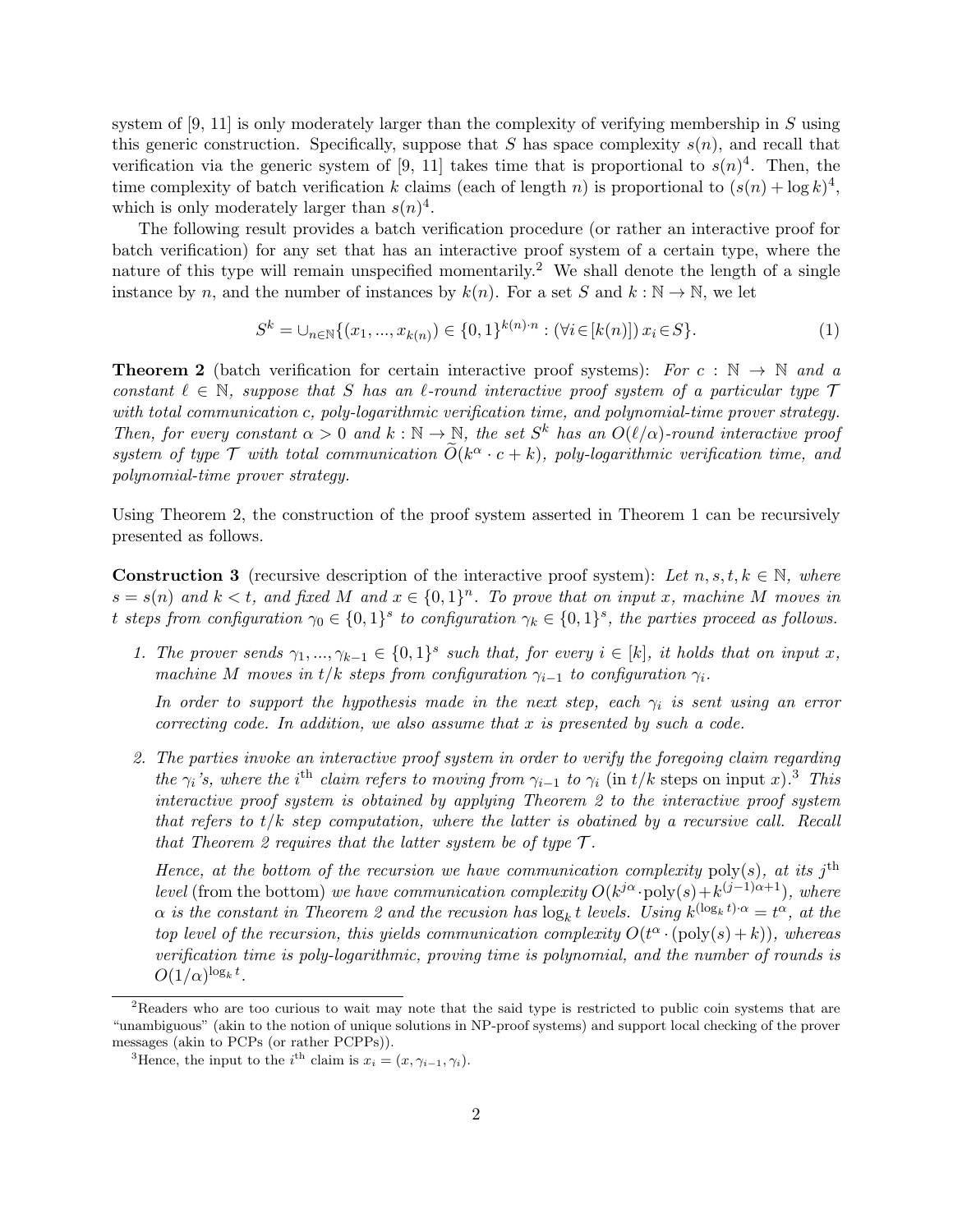In order to support the use of the derived system in subsequent recursive calls, we will show that the derived system is indeed of type  $\mathcal{T}$ .

Theorem 1 follows by combining Construction 3 with Theorem 2, while setting  $\alpha = \delta/O(1)$  and  $k = n<sup>δ</sup>$ . (Actually, Construction 3 is invoked after letting the verifier encode x as well as the initial and accepting configurations under an error correcting code.)

In light of Construction 3, we focus on the proof of Theorem 2. We start with the simple case in which the set has an NP-proof system, which holds at the very bottom of the recursion but not at higher levels.

#### 3 Warm-up: Batch verification for NP

We start by introducing two of the restrictions that make up the foregoing type  $\mathcal T$  of proof systems. The first restriction asserts that a convincing prover strategy is essentially unique; that is, if the prover wishes to convince the verifier of the fact that  $x \in S$ , then it has no choice but to follow a unique strategy. In the case of NP-proof systems, this means that the NP-witness is unique; that is,  $S \in \mathcal{UP}$ .

The second restriction is that verification can be performed in poly-logarithmic time provided that the input is presented in encoded form, under a suitable error correcting code. This condition is satisfied by a variety of PCPP systems, starting from the ones based on Reed-Muller encoding (cf., [2, 5], as interpreted by [3, 4]). Readers that are unfamiliar with PCPPs (i.e., PCPs of Proximity), may consider standard PCP systems and verification in almost linear time. Actually, for simplicity we shall just do that, while focusing on the communication complexity of the derived interactive proof system for batch verifieraction.

Hence, our starting point is a set  $S \in UP$  and a corresponding PCP system. Actually, we shall assume that the PCP system uses input-oblivious queries; that is, its queries are determined non-adaptively based solely on its internal coin tosses, and only the final decision depends on its actually input.<sup>4</sup> Such PCP systems are known and can be derived from any PCPP system.

**Theorem 4** (batch verification for  $\mathcal{UP}$ ): For  $c : \mathbb{N} \to \mathbb{N}$  and a constant  $\ell \in \mathbb{N}$ , suppose that  $S \in UP$  has a PCP system that uses input-oblivious queries and proofs of length c. Then, for every constant  $\alpha > 0$  and  $k : \mathbb{N} \to \mathbb{N}$ , the set  $S^k$  has an  $O(1/\alpha)$ -round interactive proof system with total communication  $O(k^{\alpha} \cdot c + k)$ .

**Proof Sketch:** For a parameter  $d \leq k$  to be determined (e.g.,  $d =$ √  $(k)$ , consider a parity-check function  $F: \{0,1\}^k \to \{0,1\}^{O(d \log k)}$  such that for every  $y \in \{0,1\}^k$  and  $v \in \{0,1\}^{O(d \log k)}$  the Hamming ball of radius d centered at y contains at most a single pre-image of v under  $F$ . (Indeed, in the case  $d = 1$  we can let  $F(y)$  be the XOR of the bits of y, and in the general case we can use a Reed-Solomon code.)

**Construction 4.1** (basic construction): On input  $(x_1, ..., x_k) \in \{0, 1\}^{k \cdot n}$ , the proof system proceeds as follows.

 $4$ Hence, these PCP systems are not truly input-oblivious in the sense studied in  $[6]$ .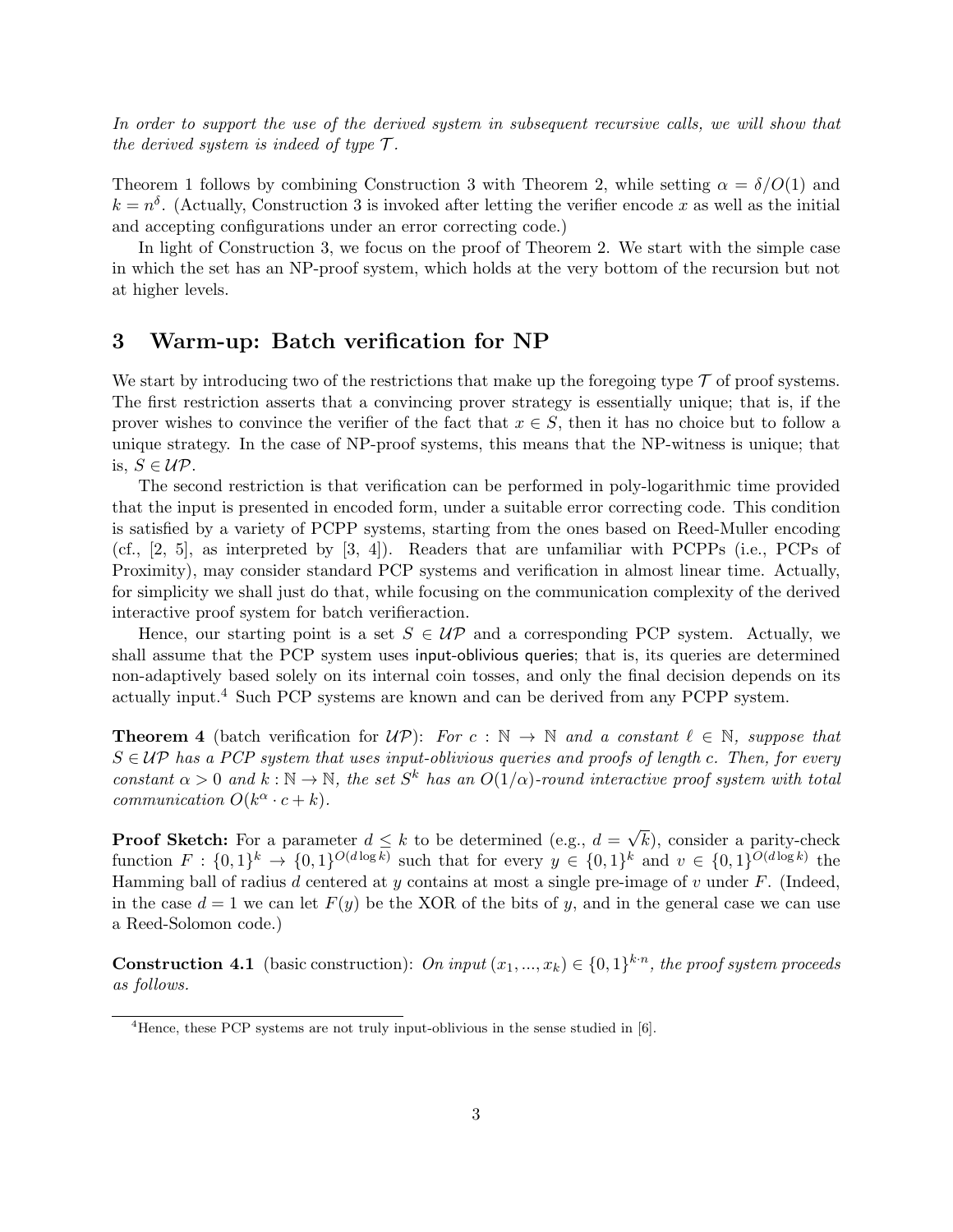1. Let  $w_i$  be the unique NP-witness associated with  $x_i$ , and  $\pi_i \in \{0,1\}^{c(n)}$  be the PCP-oracle derived from it. (We assume that the NP-witness is easy to extract from the PCP-oracle.)<sup>5</sup> For each  $j \in [c(n)]$ , let  $\pi_{i,j}$  denote the j<sup>th</sup> bit of  $\pi_i$ . Then, for every  $j \in [c(n)]$ , the prover computes  $v_j \leftarrow F(\pi_{1,j} \cdots \pi_{k,j})$ , and sends  $v_1, ..., v_{c(n)}$  to the verifier. Let us denote the values actually sent by  $\widetilde{v}_1, ..., \widetilde{v}_{c(n)}$ .

Pictorially, the prover forms a k-by-c(n) Boolean matrix such that the i<sup>th</sup> row equals  $\pi_i$ , and applies the parity check function to each column. These values form a very partial commitment of the prover to the values of the matrix; once these values are determined, each column is pseudo-determined in the sense that a valid revealing may either equal the original column or must differ from it on more than d corruptions.

- 2. The verifier generates a sequence of queries,  $j_1, ..., j_q \in [c(n)]$ , for the PCP verifier, denoted V. It sends this sequence to the prover, who responds with the values of the corresponding columns. The verifier checks (i) whether the values of these columns match the parity-check values, and (ii) whether V would have accepted each of the inputs when given the corresponding answers.  $Specifically, suppose that the prover answered with  $(\tilde{\pi}_{i,j_{i'}})_{i \in [k], i' \in [q]}$ . Then, the verifier performs the following two checks:$ the following two checks:
	- (a) For every  $i' \in [q]$ , it checks whether  $F(\tilde{\pi}_{1,j_{i'}} \cdots \tilde{\pi}_{k,j_{i'}}) = \tilde{v}_{j_{i'}}$ .
	- (b) For each  $i \in [k]$ , it checks whether V would have accepted  $x_i$  when making the queries  $j_1, ..., j_q$  and receiving the answers  $\widetilde{\pi}_{i,j_1}, ..., \widetilde{\pi}_{i,j_q}$ .
- 3. The verifier selects uniformly a set R of  $O(k/d)$  rows, sends their indices to the prover, who provides their contents. The verifier checks that (i) each of these rows equals the PCP-oracle derived from the unique NP-witness for the corresponding input, and (ii) that the values of these rows match the values of the columns provided in Step 2. Specifically, denoting the value of row i as sent in this step by  $r_i$ , the verifier performs the following two checks (for each such  $i \in R$ :
	- (a) Letting  $w'_i$  denote the purported NP-witness extracted from  $r_i$ , the verifier checks that  $w'_i$ is a valid NP-witness for  $x_i$  and that  $r_i$  is the PCP-oracle derived from  $w'_i$ .
	- (b) For every  $i' \in [q]$ , it checks whether  $r_{i,j_{i'}} = \tilde{\pi}_{i,j_{i'}}$ , where  $r_i = r_{i,1} \cdots r_{i,c(n)}$

The basic intuition is that Step 1 leaves the prover with the option of either cheating in Step 2 on more than d entries of one of the columns or providing the correct values for all columns. In the first case, the prover is likely to be caught cheating in Step 3, whereas in the second case it is likely that V will reject  $x_i \notin S$  (when invoked in Step 2). Before presenting a more orderly analysis, let us consider the communication complexity of the above system: In Step 1 the prover sends  $O(d \log k) \cdot c(n)$  bits, in Step 2 it sends  $q \cdot k$  bits, and in Step 3 it sends  $O(k/d) \cdot c(n)$  bits. Picking  $d = \sqrt{k}$  and  $q = O(1)$ , we get total communication of  $\widetilde{O}(k^{1/2}) \cdot c(n) + O(k)$ . We comment that the verification time is vastly dominated by Step 3a, whereas the prover's strategy can be implemented in polynomial-time (given the NP-witnesses).

Claim 4.2 (soundness of Construction 4.1): Construction 4.1 is an interactive proof system for  $S^k$ .

<sup>&</sup>lt;sup>5</sup>Indeed, the NP-witness may appear as a prefix of the PCP-oracle. By the *PCP-oracle derived from an NP-witness* we mean the PCP-oracle that is outlined in the description of the PCP system, while recalling that all known PCP systems are described in this matter.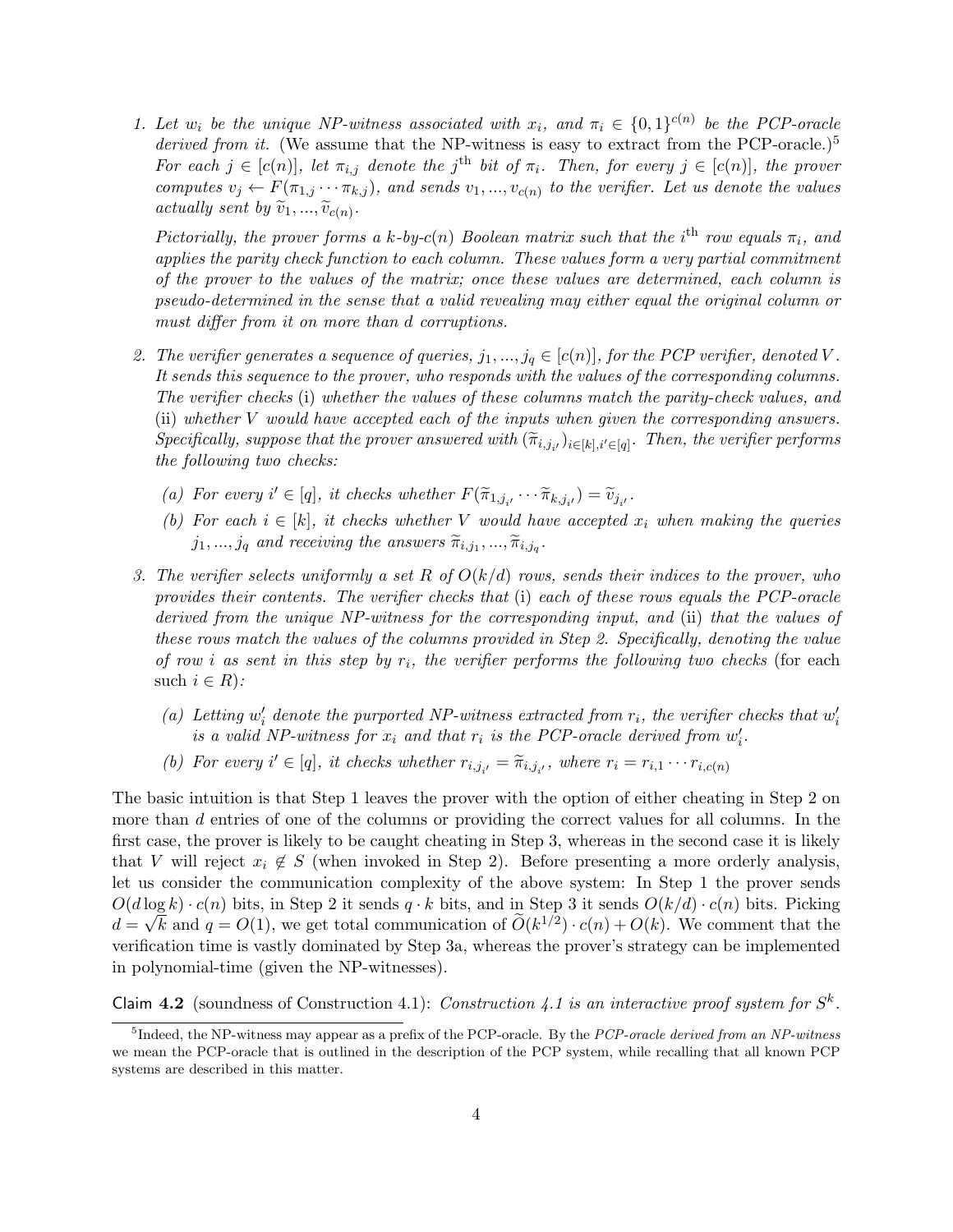Proof: Turning to the more orderly analysis of the soundness of Construction 4.1, we assume without loss of generality that the values provided by the prover satisfy the conditions stated in Steps 2a and 3b. We consider two cases when referring to the values  $\tilde{v}_1, ..., \tilde{v}_{c(n)}$  provided by the prover in Step 1.

The first case is that, with probability at least half, over the choice of the query-sequence  $(j_1, ..., j_q)$  in Step 2, the  $\tilde{\pi}_{i,j_i}$ 's provided by the prover satisfy  $|\{i \in [k] : \tilde{\pi}_{i,j_i} \neq \pi_{i,j_i}\}| > d$  for  $\text{some } i' \in [s]$ , where  $\pi$ , denotes the PCP crosle derived for  $x_i \in S$  and is defined as the all zero some  $i' \in [q]$ , where  $\pi_i$  denotes the PCP-oracle derived for  $x_i \in S$  and is defined as the all-zero string in case  $x_i \notin S$ . In this case, for each query-sequence  $(j_1, ..., j_q)$  that belongs to the majority, with high probability, the set of rows chosen in Step 3 contains a row i such that  $\tilde{\pi}_{i,j_{i'}} \neq \pi_{i,j_{i'}}$  for some  $i' \in [q]$ , and so  $\widetilde{\pi}_i$  does not satisfy the condition stated in Step 3a, which causes the verifier<br>to reject. We stress that the uniqueness of NB witnesses inplies the uniqueness of the BCB engles to reject. We stress that the uniqueness of NP-witnesses implies the uniqueness of the PCP-oracles derived from them, and so  $\tilde{\pi}_i \neq \pi_i$  implies that the string extracted from  $\tilde{\pi}_i$  (so that  $\tilde{\pi}_i$  is derived from this string) is not a valid ND witness for  $\pi$ . from this string) is not a valid NP-witness for  $x_i$ .

Turning to the complimentary case, where with probability at least half (over the choice of  $(j_1, ..., j_q)$  made in Step 2) it holds that  $|\{i \in [k] : \tilde{\pi}_{i,j_{i'}} \neq \pi_{i,j_{i'}}\}| \leq d$  for every  $i' \in [q]$ , we let  $(\pi'_{i,j})_{i\in[k],j\in[c(n)]}$  denote the unique matrix such that for every  $j\in[c(n)]$  the string  $\pi'_{1,j}\cdots\pi'_{k,j}$ is the unique string that resides in the intersection of the Hamming ball of radius d centered at  $\pi_{1,j} \cdots \pi_{k,j}$  and the pre-image of  $\tilde{v}_j$  under F. Hence, with probability at least half (over the choice of  $(j_1, ..., j_q)$ , for each  $i \in [k]$ , it holds that  $\widetilde{\pi}_{i,j_{i'}} = \pi'_{i,j_{i'}}$  for every  $i' \in [q]$ , since  $\widetilde{\pi}_{1,j_{i'}} \cdots \widetilde{\pi}_{k,j_{i'}}$  resides in the said Hamming ball and is in the pre-image of  $\tilde{v}_{j_i}$ , under  $F$ .<sup>6</sup> By the soundness of the PCP unifor (which is involved in Step 2b) it follows that  $x_i \in S$ verifier (which is invoked in Step 2b), it follows that  $x_i \in S$ .

Hence, either the verifier rejects with probability at least  $1/2$  or all  $x_i$ 's are in S.

Conclusion. By setting  $d =$ √ k, we have established the claim of the theorem for any  $\alpha > 1/2$ . To establish the claim for smaller constant values of  $\alpha > 0$ , we use recursion. Specifically, we set  $d = k^{\alpha}$ , and employ Construction 4.1, except that in Step 3 we invoke Construction 4.1 on the  $O(k/d)$  instances that correspond to the selected rows. Hence, we reduce batch verification for k instances to batch verification for  $O(k/d)$  instances. However, the claim to be verified is not only that  $x_i \in S$  for each selected row i (i.e.,  $i \in R$ ), but rather that there exists an NP-witness for  $x_i$  such that the PCP-oracle derived from it match the values  $\tilde{\pi}_{i,j_1},...,\tilde{\pi}_{i,j_q}$  received in Step 2 (i.e.,  $\tilde{\pi}_{i,j_1}$ ,  $\ldots$ ,  $\tilde{\pi}_{i,j_q}$ ,  $\ldots$ ,  $\tilde{\pi}_{i,q}$  for every  $i' \in [q]$ , where  $u_i$ , is a variable repre  $\widetilde{\pi}_{i,j_{i'}} = y_{i,j_{i'}}$  for every  $i' \in [q]$ , where  $y_{i,j}$  is a variable representing the j<sup>th</sup> bit of the oracle derived<br>from the NP witness for  $x_i$ ).<sup>7</sup> After 1/e requisive salls, we just use the straightfound verificat from the NP-witness for  $x_i$ ).<sup>7</sup> After  $1/\alpha$  recursive calls, we just use the straightfoward verification that is used originally in Step 3.

#### 4 Batch verification for unambiguous IP

The proof of Theorem 4 makes essential use of the hypothesis that each yes-instance has a unique proof, which in the context of  $\mathcal{NP}$  means that it has a unique NP-witness. Seeking to extend Theorem 4 to sets that only have interactive proof systems, we seek an adequate notion of unique proving strategies, since an interactive strategy is the interactive analogue of a written proof (i.e., an NP-witness). Intuitively, we want to require that, at each round, there is at most one prover

<sup>&</sup>lt;sup>6</sup>Actually, it suffices to establish a weaker statement asserting that, for each  $i \in [k]$ , it holds that  $Pr_{(j_1,...,j_q)}[(\forall i' \in [k]$  $[q]) \widetilde{\pi}_{i,j_{i'}} = \pi'_{i,j_{i'}} \} \geq 1/2.$ <br>  $7 \text{The common solution } \Sigma$ 

The corresponding NP-claim is that  $(x_i, \tilde{\pi}_{i,j_1}, ..., \tilde{\pi}_{i,j_q}) \in S'$ , which holds if there exists  $y_i = (y_{i,1}, ..., y_{i,c(n)})$  such<br>t su is the PCB exacts derived from the NB witness for  $x_i \in S$  and  $y_i$ ,  $y_i = \tilde{x}_i$ , holds for grow that  $y_i$  is the PCP-oracle derived from the NP-witness for  $x_i \in S$  and  $y_{i,j_{i'}} = \tilde{\pi}_{i,j_{i'}}$  holds for every  $i' \in [q]$ .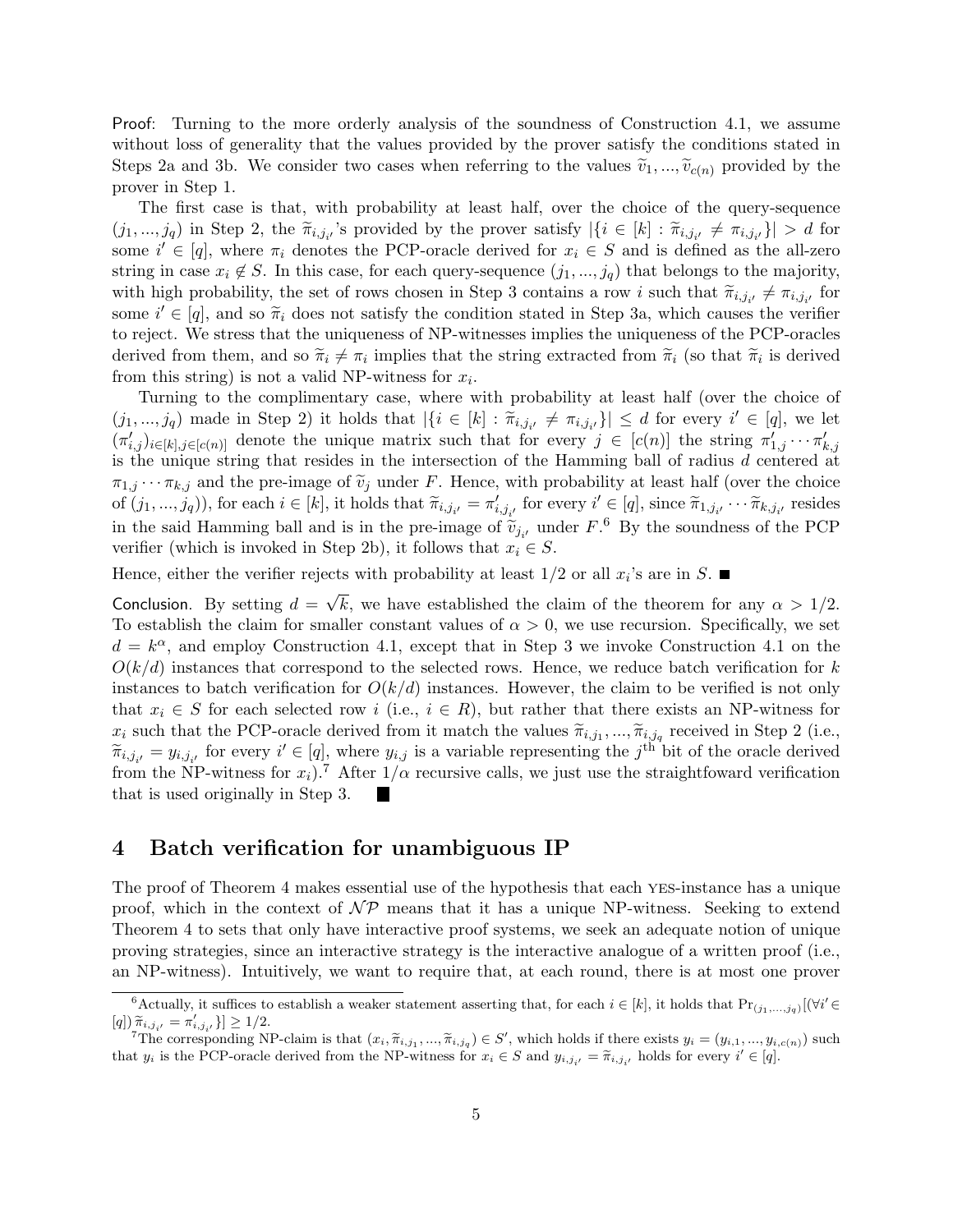message that may lead the verifier to accept. This condition must be phrased while accounting for the fact that the verifier strategy is probabilistic and consequently the phrase "leading the verifier to accept" should be given a probabilistic interpretation. Indeed, we require that, at each round, there is at most one prover message that may lead the verifier to accept with probability at least  $1/2$ .

**Definition 5** (unambiguous interactive proof systems): Let  $(P, V)$  be an interactive proof system, where  $P$  is a deterministic prover strategy that satisfies the (perfect) completeness condition. The system  $(P, V)$  is called unambiguous if for every partial communication transcript (of V with P) that ends with a verifier message, there exists at most one prover message such that, in the residual communication, the verifier accepts with probability at least  $1/2$ . More formally:

Let  $\langle P', V \rangle_j(x)$  denote a random variable representing the distribution of the transcripts of the first j messages in an interaction between  $P'$  and V on common input x. Then, assuming that the verifier sends the first message, we require that for every i and every  $(\alpha_1, \beta_1, ..., \alpha_{i-1}, \beta_{i-1}, \alpha_i, \beta_i)$  in the support of  $\langle P, V \rangle_{2i}(x)$  and every P, it holds that

$$
\Pr\left[ (\widetilde{P}, V)(x) = 1 \middle| \begin{array}{lcl} \langle \widetilde{P}, V \rangle_{2i-1}(x) & = & (\alpha_1, \beta_1, \dots, \alpha_{i-1}, \beta_{i-1}, \alpha_i) \\ \langle \widetilde{P}, V \rangle_{2i}(x) & \neq & (\alpha_1, \beta_1, \dots, \alpha_{i-1}, \beta_{i-1}, \alpha_i, \beta_i) \end{array} \right] < 1/2, \quad (2)
$$

where  $(\widetilde{P}, V)(x)$  denotes the output of V after interacting with  $\widetilde{P}$  on input x.

That is, Eq. (2) asserts that any message other than  $\beta_i$  leads the verifier to accept with probability that is smaller than  $1/2$ , whereas the message  $\beta_i$  may lead the verifier to accept with probability  $1.8$ 

Note that in the special case of NP-proof systems, Definition 5 means that there is at most one prover-message (which corresponds to the NP-witness) that makes the (deterministic) verifier accept. Hence, the notion of unambiguous interactive proof systems is an natural extension of the notion of an NP-proof asystem with unique proofs (or unique NP-witnesses). We also mention that the celebrated interactive proof systems for  $\mathcal{PSPACE}$  (of [9, 11]) are unambiguous, since the sum-check protocol is unambiguous.<sup>9</sup>

When seeking batch verification for interactive proof systems, we shall restrict our attention to public-coin systems [1]. The essential feature of public-coin systems that we use is the fact that the next message of the verifier can be selected without looking at the previous prover messages. Furthermore, we use the fact that given the previous messages of the verifier (but not the previous messages of the prover), one can efficiently sample the distribution of the next verifier message. Needless to say, these features are trivially satisfied by public-coin interactive proof systems.

Lastly, we need a notion that extends the definition of PCP to the interactive context. Viewing PCP systems as NP-proof systems that support verification based on inspecting few randomly selected bits in the NP-witness, we consider (public-coin) interactive proofs systems in which the final verification is based on inspecting few randomly selected bits in the sequence of prover's messages. That is, these proof systems consists of two stages.

<sup>&</sup>lt;sup>8</sup>In particular, if x is a YES-instance (i.e.,  $Pr[\langle P, V \rangle (x) = 1] = 1$ ), then the last message in  $\langle P, V \rangle_{2i}(x)$  is uniquely determined by the first  $2i - 1$  messages.

<sup>9</sup>At the beginning of each round, when one variable in the sum is stripped, there is a unique low-degree univariate polynomial that describes the residual function. If the prover sends any other polynomial, then it will be caught with high probability, no matter how it plays in the subsequent rounds.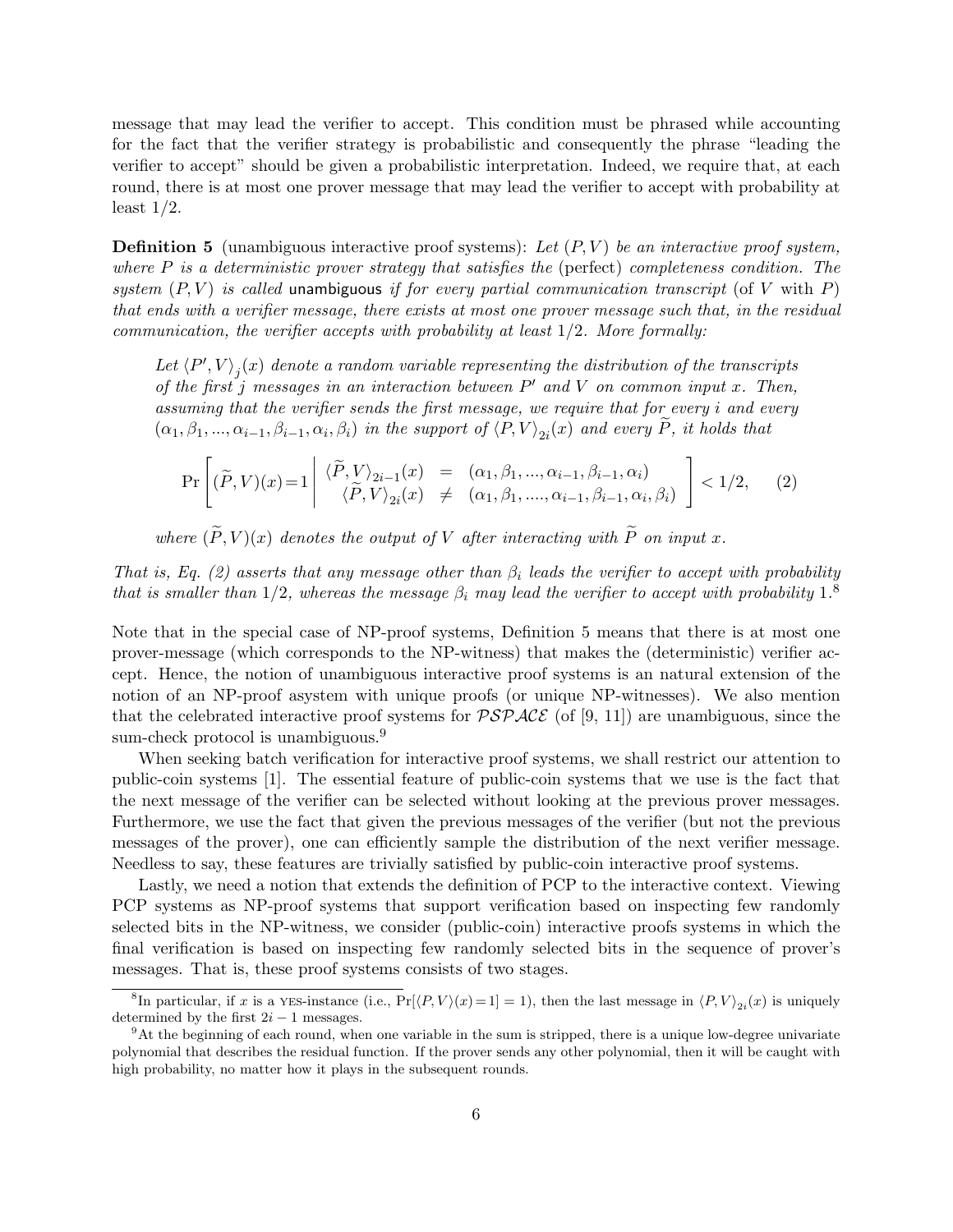- 1. In the interaction stage, the verifier generates messages obliviously of the prover's prior messages, which are merely recorded for future use.
- 2. In the final verfication stage, which takes place after the entire interaction is completed, the verifier decides based on inspecting few of the bits sent by the prover (and possiblly based on its own coin tosses and input). Equivalently, the verifier final decision is based on all messages sent by the verifier and few probes made into the record of the prover's messages.

A proof system that satisfies the foregoing condition is called a probabilistically checkable interactive proof (PCIP). Note that the combination of the unambiguity condition and the probabilistically checkable condition is problematic; actually, a PCIP cannot be unambiguous (in the strict sense of Definition 5), since changing a single bit in a message is unlikely to be detected. Still, a natural relaxation of the unambiguity condition is applicable to PCIP: Rather than requiring that the successful proving strategy is unique, we require that all successful prover strategies generate messages that are close to one another (in Hamming distance). This notion is indeed akin to the definition of PCPP (see  $[3, 4]$ ), where the soundness condition holds only with respect to inputs that are far from the predetermined set.

Observe that unambiguous public-coin interactive proof systems can be transformed into ones that satisfy the PCIP condition, by having the prover encode its messages under an error correcting code, and letting the verifier run a PCPP to verify that the original verifier would have accepted the original messages. That is, the new verifier checks that all messages of the new verifier are valid codewords, and that they encode messages that would have convinced the original verifier.

Having such a PCIP at our disposal, we employ the ideas that underlie Construction 4.1 to each round of interaction in the PCIP. Thus, the emulation of a typical round of interaction (of the PCIP) looks as follows, when referring to the input  $(x_1, ..., x_k)$ .

Construction 5.1 (emulation of a single round):

1. Let  $\beta_i$  be the (unique) message that the original prover would have sent in the current round *regarding the input*  $x_i$  (when given the history of communication regarding this input).<sup>10</sup> For each  $j \in [c(n)]$ , let  $\beta_{i,j}$  denote the j<sup>th</sup> bit of  $\beta_i$ . Then, for every  $j \in [c(n)]$ , the prover computes  $v_j \leftarrow F(\beta_{1,j} \cdots \beta_{k,j})$ , and sends  $v_1, ..., v_{c(n)}$  to the verifier. Recall that  $F: \{0,1\}^k \to$  ${0,1}^{O(d \log k)}$ , where d is the commitment parameter.

(Indeed, note the analogy to Step 1 in Construction 4.1.)

We shall refer to the foregoing k messages as to the matrix of the current round.

2. The verifier answers with a single random message, which will be used in all k copies of the PCIP emulation.

(Using the same verifier message in all  $k$  copies may increase the soundness error by a factor of k, but actually the same may happen when  $k$  independently selected messages are used. In any case, before employing the construction, we should reduce the soundness error of the original PCIP so to compensate for this loss.)

Note that verification steps analogous to Steps 2 and 3 of Construction 4.1 are not performed at this point, but rather after all rounds of interaction of the PCIP are completed. Once this happens,

<sup>&</sup>lt;sup>10</sup>That is, we consider k executions of the PCIP, where the i<sup>th</sup> execution refers to the input  $x_i$ .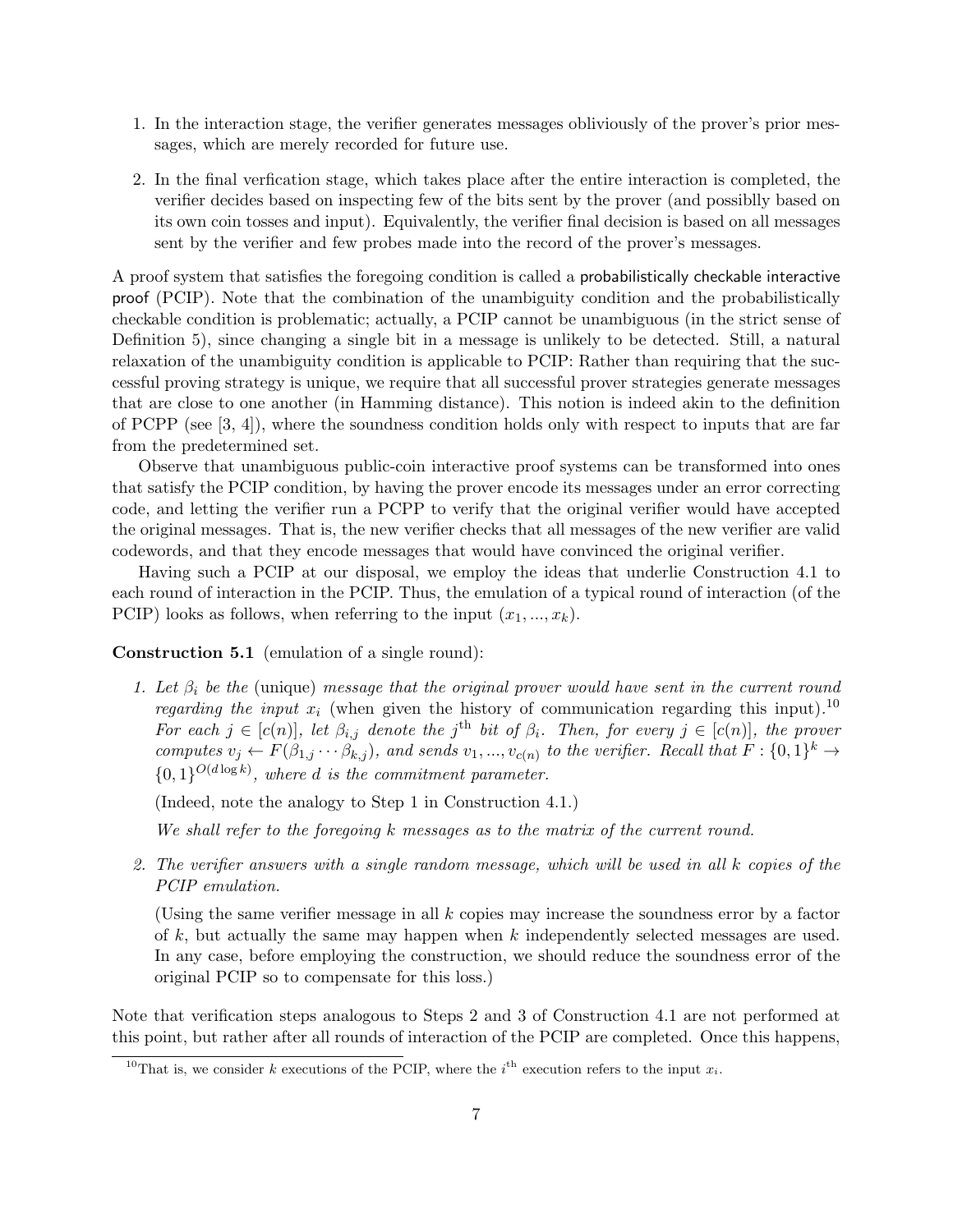the following verification steps take place, where  $\ell = O(1)$  denotes the number of rounds in the PCIP.

#### Construction 5.2 (final verification):

1. The verifier generate a sequence of queries,  $j_1, ..., j_q \in [c(n)]$ , for the PCIP verifier, denoted V. Note that V may ask different queries to the messages of the different  $\ell$  rounds, but for sake of simplicity (and at the cost of increasing q by a factor of  $\ell$ ), we assume that it asks the same queries in each round.

As in Step 2 of Construction 4.1, the verifier sends  $j_1, ..., j_q$  to the prover, who responds with the values of the corresponding columns. Note that the prover sends q columns per each of the  $\ell$  matrices.

For each of these  $\ell$  matrices, the verifier checks (i) whether the values of these columns match the parity-check values for the relevant matrix (as provided in Step 1 of Construction 5.1) and (ii) whether V would have accepted each of the k inputs when given the corresponding answers (as well as its own messages as sent in Step 2 of Construction 5.1). Note that the first condition refers to individual matrices, whereas the second condition refers to the sequence of  $\ell$  matrices.

Specifically, let  $\widetilde{v}_1^{(r)}$  $\widetilde{v}_{c(n)}^{(r)},...,\widetilde{v}_{c(n)}^{(r)}$  $c_{c(n)}^{(r)}$  denote the parity check values sent in round r, and suppose that the prover's current answers are  $(\widetilde{\pi}_{i,j_i}^{(r)})$ <br>column of the matrix of round  $r$ . The  $\widetilde{f}_{i,j_i}^{(r)}$ ,  $r \in [\ell], i \in [k], i' \in [q],$  where  $(\widetilde{\pi}_{i,j}^{(r)})_{i \in [k]}$  is claimed to be the j<sup>th</sup><br>From the verifier performe the following two checks. column of the matrix of round r. Then, the verifier performs the following two checks:

- (a) For every  $r \in [\ell]$  and  $i' \in [q]$ , it checks whether  $F(\widetilde{\pi}_{1,j}^{(r)})$  $\begin{array}{c}\n(r)\\
1,j_{i'}\n\end{array}\n\cdots \widetilde{\pi}_{k,j}^{(r)}$  $\begin{pmatrix} (r) \\ k, j_{i'} \end{pmatrix} = \widetilde{v}_{j_{i'}}^{(r)}$  $\frac{f(T)}{j_{i'}}$ .
- (b) For each  $i \in [k]$ , it checks whether V would have accepted  $x_i$  when making the queries  $j_1, ..., j_q$  and receiving the answers  $\widetilde{\pi}_{i,j_1}^{(1)}$  $\widetilde{\pi}_{i,j_{1}}^{(1)},...,\widetilde{\pi}_{i,j_{q}}^{(1)}$  $\widetilde{\pi}_{i,j_q}^{(1)},...,\widetilde{\pi}_{i,j_1}^{(\ell)}$  $\widetilde{\pi}^{(\ell)}_{i,j_1},...,\widetilde{\pi}^{(\ell)}_{i,j_\ell}$  $\sum_{i,j_q}^{(\ell)}$  and when its own messages in the  $i<sup>th</sup>$  copy are as recorded in the execution of Construction 5.1.

(Indeed, the current step is analogous to Step 2 of Construction 4.1, and the next step is analogous to Step 3 in that construction.)

2. The verifier selects uniformly a set of  $k' = O(k/d)$  rows, and the prover is required to prove that these rows contain values (in the  $\ell$  matrices) that (i) correspond to the unambiguous transcript that makes the PCIP verifier accept, and (ii) match the values of the columns provided in Step 1 of Construction 5.1.

Unlike in Construction 4.1, the unambiguity condition cannot be verified by merely inspecting the transcripts of the relevant rows (in all  $\ell$  matrices), because this condition refers to possible random interactions that extend all possible prefices of the transcript, where the crucial point is that in such random interactions the future messages of the verifier are not known. Letting  $(\alpha_1, \beta_1, ..., \alpha_\ell, \beta_\ell)$  denote a transcript that corresponds to a revealed row (in the  $\ell$  matrices), we need to verify a condition analogous to Eq. (2), for each  $i \in [\ell]$ . This is done by invoking the original PCIP for  $\ell$  times, such that in the i<sup>th</sup> invocation we continue the execution at the end of the i<sup>th</sup> round as if the first 2i messages were  $(\alpha_1, \beta_1, ..., \alpha_i, \beta_i)$ . Note that in the i<sup>th</sup> invocation (which refers to an i-round long prefix),  $\ell - i$  rounds of (additional) interaction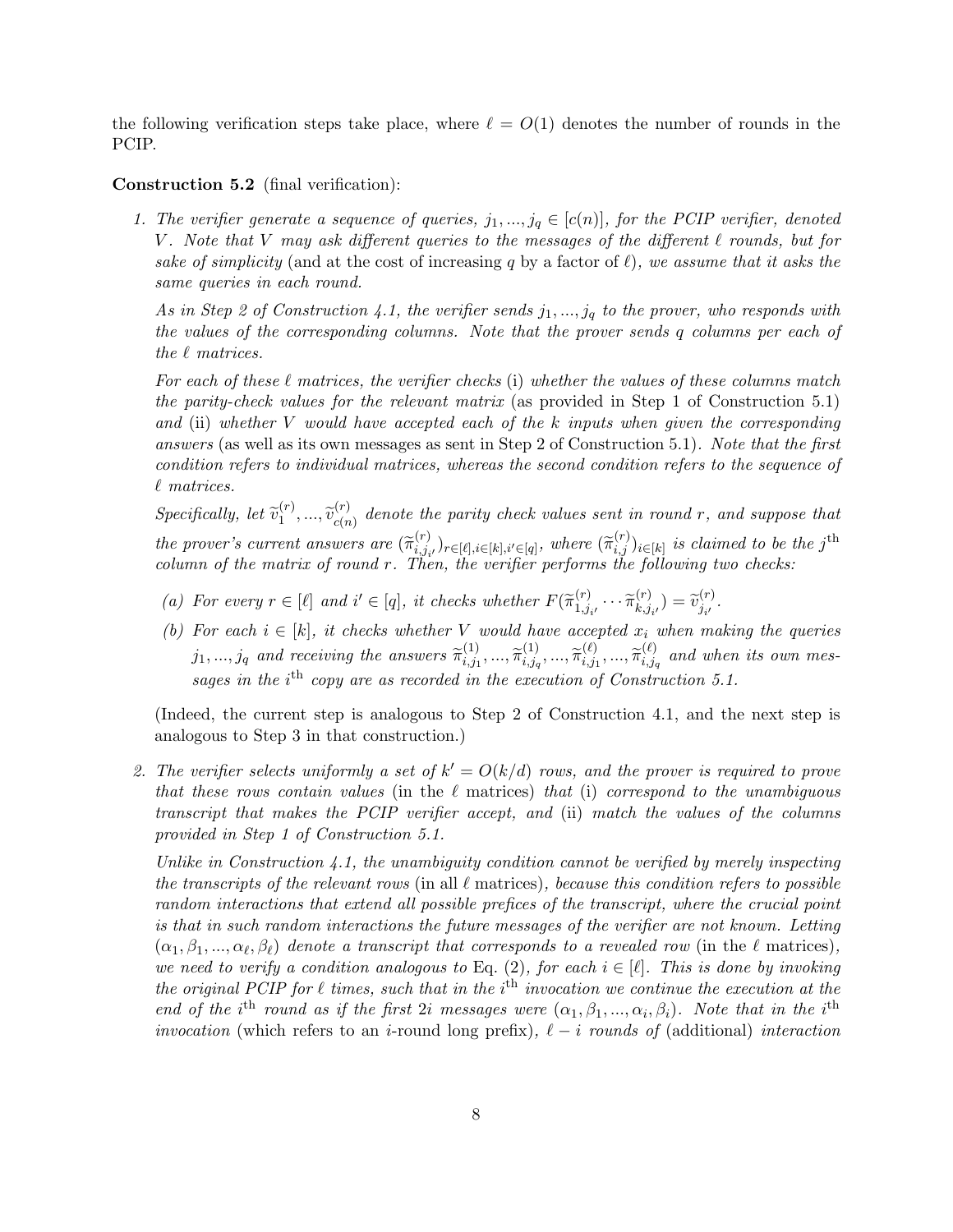are performed, followed by the final verification step of the original PCIP. All these  $k' \cdot \ell$ interactive processes are run in parallel.<sup>11</sup>

Combining Constructions 5.1 and 5.2, we obtain a PCIP of  $O(\ell)$  rounds of query complexity  $poly(q)$ · k, with communication complexity  $O(c(n) \cdot d \log k) + \text{poly}(q) \cdot k + \frac{k}{d}$  $\frac{k}{d} \cdot c(n)$ , where first term is due to Construction 5.1, the other terms (as well as the query complexity) are due Construction  $5.2^{12}$ Now, recalling that we wish to obtain communication complexity  $c(n) \cdot k^{\alpha}$ , for any  $\alpha > 0$ , as well as low query complexity, we face a problem since the first goal forces using  $d = k^{\alpha}$  (just as in the proof of Theorem 4). The solution is to replace the sending of the  $k'$  rows in Step 2 of Construction 5.2 by having the prover employ the entire construction recursively so to allow for the verification of the corresponding conditions. We stress that this recursion is more complex than in the proof of Theorem 4, since we need to verify an unambiguity claim regarding a PCIP whose (constant) number of rounds varies throughout the recursive calls.

Another problem that we face is that the resulting query complexity is  $poly(q) \cdot k$ , whereas Theorem 2 asserts polylogarithmic query complexity. The solution is to use a query reduction step; that is, after deriving a PCIP of  $O(\ell)$  rounds of query complexity  $poly(q) \cdot k$  and communication complexity  $O(c(n) \cdot k^{\alpha}) + \text{poly}(q) \cdot k$ , we reduce the query complexity to  $q = \text{poly}(\log n)$ . Indeed, query reduction is a standard PCP technique, but one should verify that it preserves the unambiguity condition.

Conclusion: Deriving Theorem 2. The foregoing outline completes our high-level description of the proof of Theorem 2, and it implicitly specifies the type  $\mathcal T$  of interactive proof systems to which this theorem refers. To spell it out, type  $\mathcal T$  consists of public-coin unambiguous PCIPs (of proximity).

### Acknowledgements

We are grateful to Guy Rothblum for many useful discussions regarding the Reingold-Rothblum-Rothblum proof system.

## References

- [1] Laszlo Babai. Trading Group Theory for Randomness. In 17th ACM Symposium on the Theory of Computing, pages 421–429, 1985.
- [2] Laszlo Babai, Lance Fortnow, Leonid Levin, and Mario Szegedy. Checking Computations in Polylogarithmic Time. In 23rd ACM Symposium on the Theory of Computing, pages 21–31, 1991.
- [3] Eli Ben-Sasson, Oded Goldreich, Prahladh Harsha, Madhu Sudan, and Salil Vadhan. Robust PCPs of Proximity, Shorter PCPs, and Applications to Coding. SIAM Journal on Computing, Vol. 36 (4), pages 889–974, 2006. Extended abstract in 36th STOC, 2004.

<sup>&</sup>lt;sup>11</sup>The most straightforward interpretation of the above is that the  $j<sup>th</sup>$  interaction that refers to an *i*-round prefix takes place in round  $j$  of the parallel execution, regardless of  $i$ . It is also natural to let this interaction take place in round  $i+j$ . Actually, the mapping of additional interactions to parallel rounds is immaterial as long as it is monotone and injective.

<sup>&</sup>lt;sup>12</sup>Specifically, the poly $(q) \cdot k$  term (resp., the  $\frac{k}{d} \cdot c(n)$  term) is due to Step 1a (resp., Step 2) of Construction 5.2.